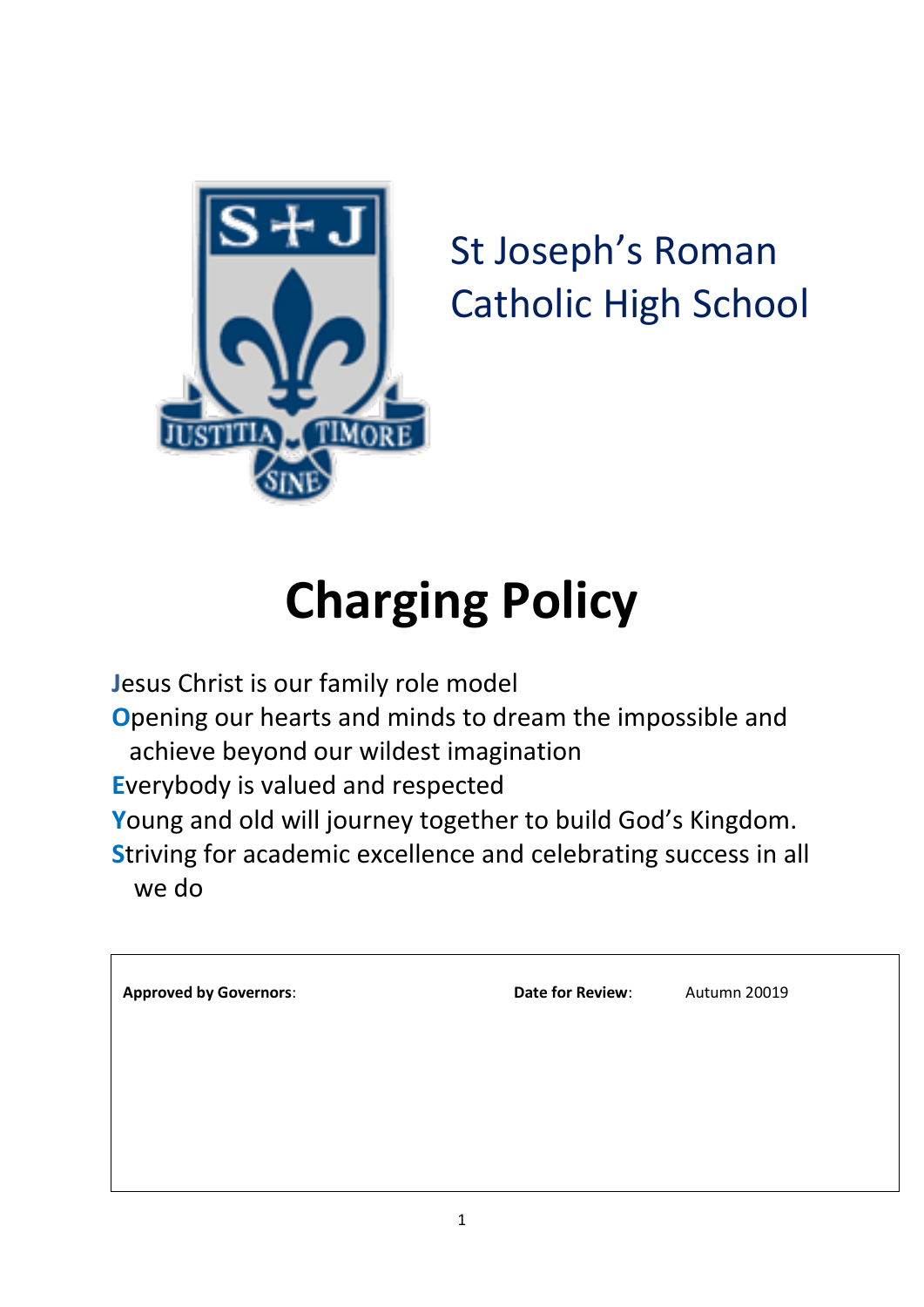# **Version Control**

| <b>Current</b><br>version | <b>Previous</b><br>version | <b>Summary of changes made</b> |
|---------------------------|----------------------------|--------------------------------|
| October<br>2017           | 27/10/2014                 | Chair and Head updated.        |
|                           |                            |                                |
|                           |                            |                                |
|                           |                            |                                |
|                           |                            |                                |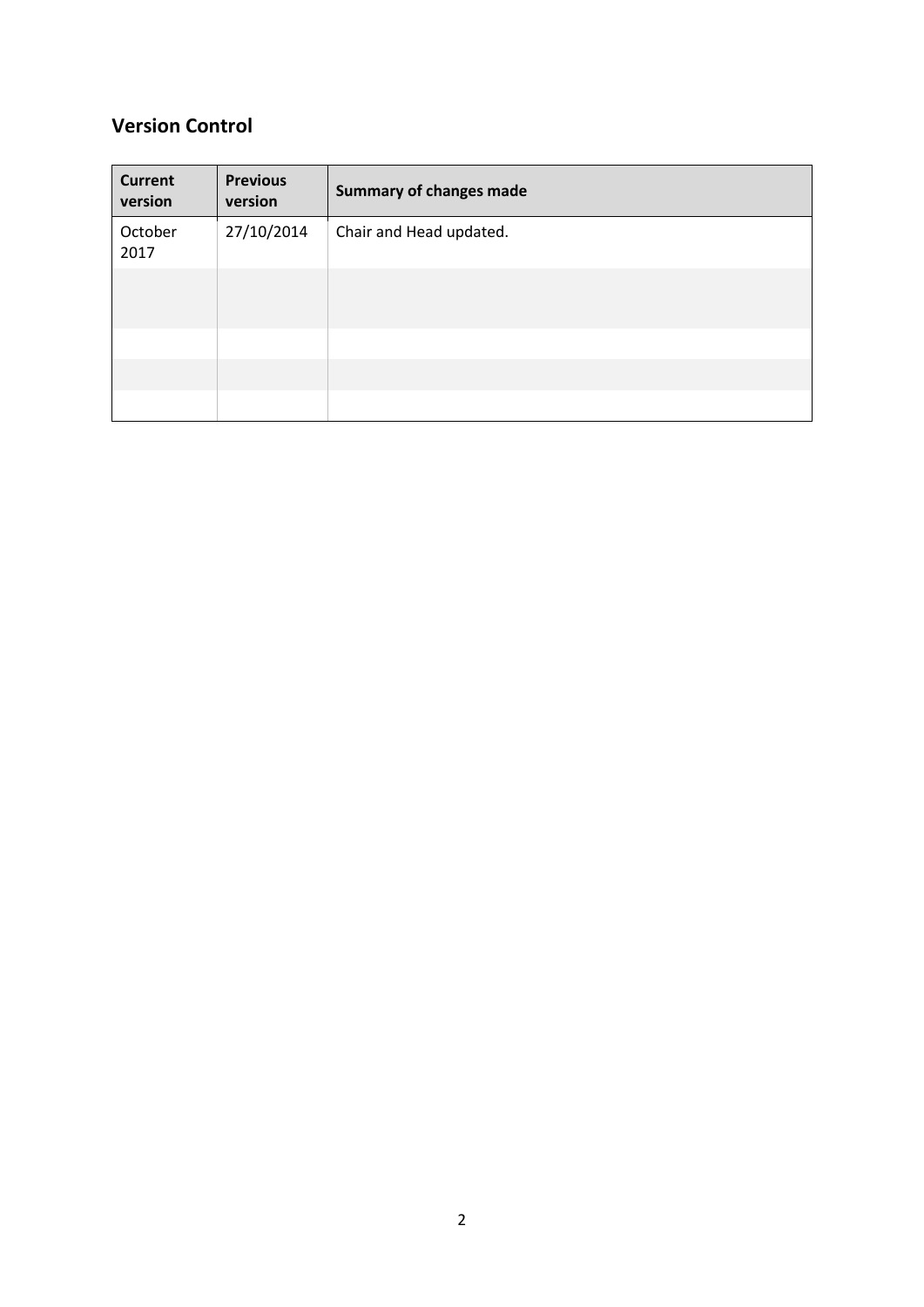#### **Gospel Values**

The term 'Gospel Values' is commonly used in Catholic schools and other Catholic institutions; however, unless the term is unpacked and a common understanding formed of what true Gospel Values are, there is a danger that what should be an objective Christian foundation, will itself become a random list of subjective values.

Whilst other 'values' may be found within the four Gospels and New Testament writings, it is the Beatitudes which: *"…depict the countenance of Jesus Christ and portray his charity".* Gospel Values cannot therefore be values chosen subjectively from the vast corpus of the Old and New Testaments but are objective values revealed to us through Christ's proclamation. Such objective values are to be found rooted in the Beatitudes, the proclamation of Christ's Sermon on the Mount. The Beatitudes also *"…reveal the goal of human existence, the ultimate end of human acts"* and as such are the objective 'values' given by Christ himself.

Whilst not definitive, those Gospel values based on the Beatitudes which underpin this policy include:

*"Blessed are the poor in spirit, for theirs is the Kingdom of heaven"*  Values: **Faithfulness & Integrity**

*"Blessed are those who hunger and thirst for righteousness, for they shall be satisfied"* Values: **Truth & Justice**

"Blessed are the pure in heart, for they will see God" Values: **Purity & Holiness**

Rooted in the teaching of Christ, these Gospel values constitute the targets and outcomes of the educational enterprise for St Joseph's as a Catholic school.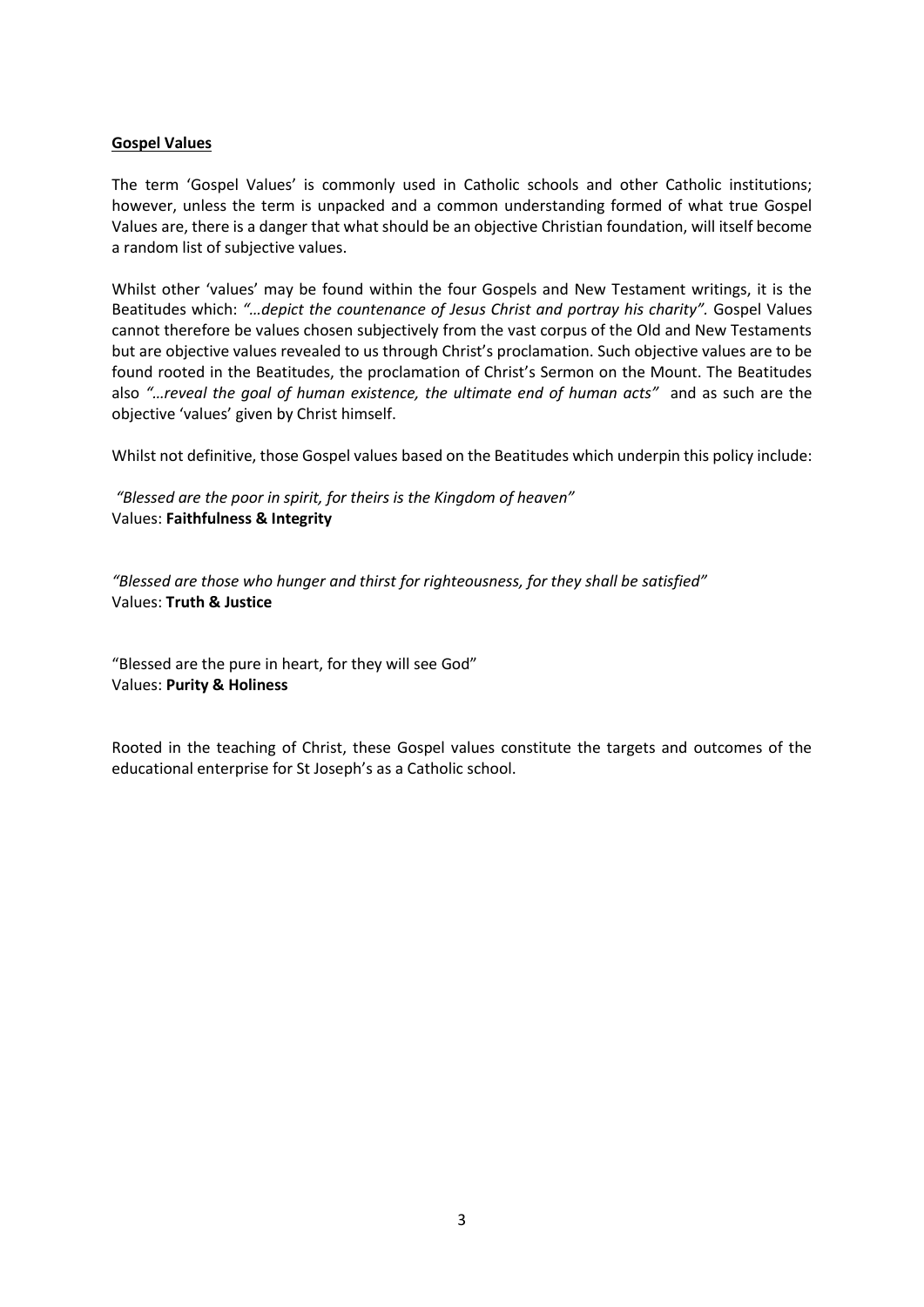# **Contents**

- 1 Education
- 2 Optional Extras<br>3 Voluntary Contr
- 3 Voluntary Contributions<br>4 Music Tuition
- 4 Music Tuition<br>5 Transport
- 
- 5 Transport<br>6 Residentia 6 Residential Visits<br>7 Education Partly I
- 7 Education Partly During School Hours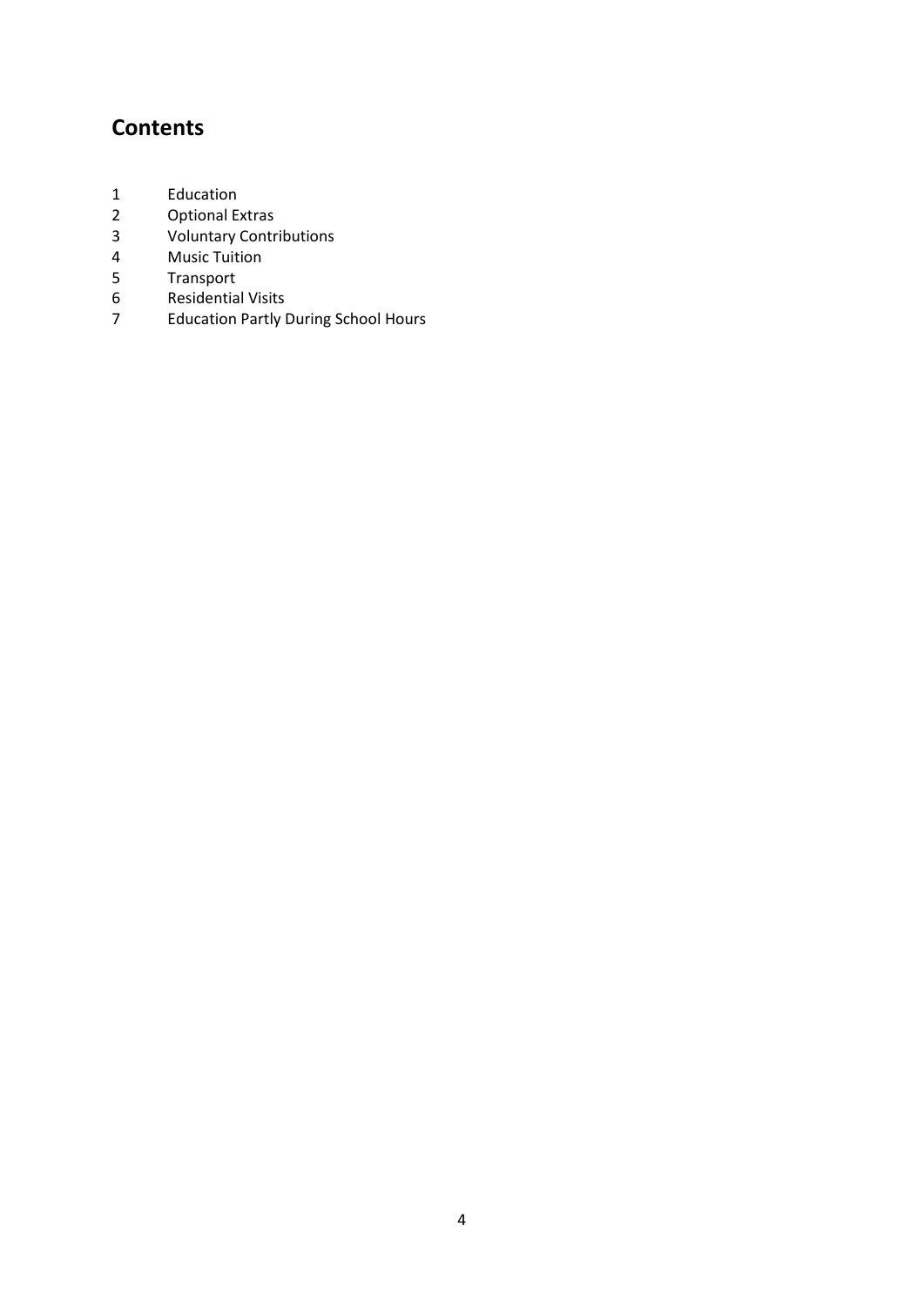# **School Charging**

#### **1 Education**

The school will **not** charge for:

- Admission to the school.
- Education provided during school hours (including the supply of any materials, books, instruments or other equipment [unless parents wish to own them]).
- $\bullet$  Education provided outside school hours if it is part of the national curriculum<sup>1</sup>, or part of a syllabus for a prescribed public examination that the pupil is being prepared for at the school, or part of religious education.
- Instrumental or vocal tuition, for pupils learning individually or in groups, unless the tuition is provided at the request of the pupil's parent.
- Entry for a prescribed public examination, if the pupil has been prepared for it at the school.
- Examination re-sit(s) if the pupil is being prepared for the re-sit(s) at the school<sup>2</sup>.
- An exam re-mark that the school requests.
- Activities or trips taking place wholly or mainly during **school hours** (please also see section below on voluntary contributions).
- Transport costs during **school hours** (please also see section below on voluntary contributions).

It should be noted that 'part of the National Curriculum' is not restricted to learning outside the classroom experiences that are specifically subject based (e.g. geography or science fieldwork) and include, for example, activities designed to fulfil requirements under the National Curriculum 'inclusion statement' (e.g. developing teamwork skills)

However, if a pupil fails, without good reason, to meet any examination requirement for a syllabus, the fee can be recovered from the pupil's parents.

The school will charge for:

- Ingredients and materials for subjects such as D&T/Food Technology etc where parents have indicated a wish to own the finished product.
- Music and vocal tuition, in limited circumstances (please see the section below on music tuition).
- Community facilities.
- Optional extras.

# **2 Optional Extras**

Charges may be made for some activities that are known as 'optional extras'. Where an optional extra is being provided, a charge **may also** be made for providing materials, books, instruments, or equipment.

#### **Optional extras are**:

- Education provided outside of school time that is not:
	- a) part of the national curriculum.
	- b) part of a syllabus for a prescribed public examination that the pupil is being prepared for at the school.
	- c) part of religious education.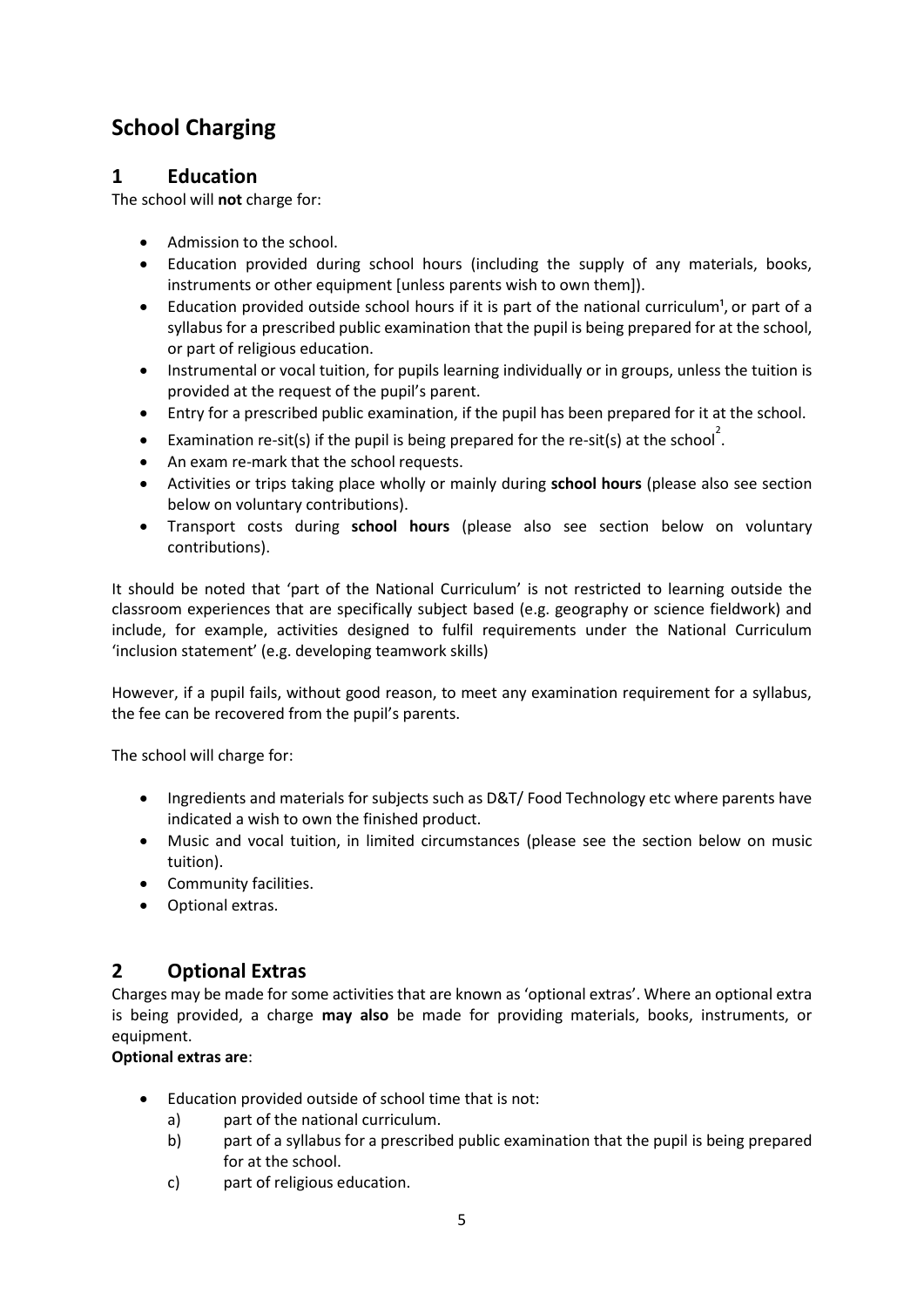- Transport (other than transport that is required to take the pupil to school or to other premises where the local authority/governing body have arranged for the pupil to be provided with education).
- Board and lodging for a pupil on a residential visit.
- Lost or damaged school property e.g. text or exercise books, equipment.
- Wilful damage to School property, equipment or furniture.
- The recovery of examination fees where the student fails, without good reason/medical certificate, to complete the examination requirements for any public examination for which the School has paid an entry fee.
- Examination entries where there is a request from the parent/carer for additional subject entries to be made which are not supported by the school.
- Individual appeals to Examination Boards based on parental requests payment must be made before the appeal is lodged.
- Postage Costs for posting Examination Certificates not collected at Presentation Evening.
- Examination entry fee(s) if the registered pupil has not been prepared for the examination(s) at the school.

In calculating the cost of optional extras, an amount may be included in relation to:

- Any materials, books, instruments, or equipment provided in connection with the optional extra.
- The cost of opening buildings and accommodation.
- Non-teaching staff.
- Teaching staff engaged under contracts for services purely to provide an optional extra, this includes supply teachers engaged specifically to provide the optional extra.
- The cost, or an appropriate proportion of the costs, for teaching staff employed to provide tuition in playing a musical instrument, or vocal tuition, where the tuition is an optional extra.

Any charge made in respect of individual pupils will not exceed the actual cost of providing the optional extra activity, divided equally by the number of pupils participating. It will not therefore include an element of subsidy for any other pupils wishing to participate in the activity whose parents are unwilling or unable to pay the full charge.

Furthermore in cases where a small proportion of the activity takes place during school hours the charge will not include the cost of alternative provision for those pupils who do not wish to participate. Therefore no charge will be made for supply teachers to cover for those teachers who are absent from school accompanying pupils on a residential visit.

Participation in any optional extra activity will be on the basis of parental choice and a willingness to meet the charges. Parental agreement is therefore a necessary pre-requisite for the provision of an optional extra where charges will be made.

#### **3 Voluntary Contributions**

Nothing in legislation prevents a school governing body or local authority from asking for voluntary contributions for the benefit of the school or any school activities. However, if the activity cannot be funded without voluntary contributions, the governing body or head teacher will make this clear to parents at the outset. The governing body or head teacher will also make it clear to parents that there is no obligation to make any contribution.

It is important to note that no child should be excluded from an activity simply because his or her parents are unwilling or unable to pay. If insufficient voluntary contributions are raised to fund a visit,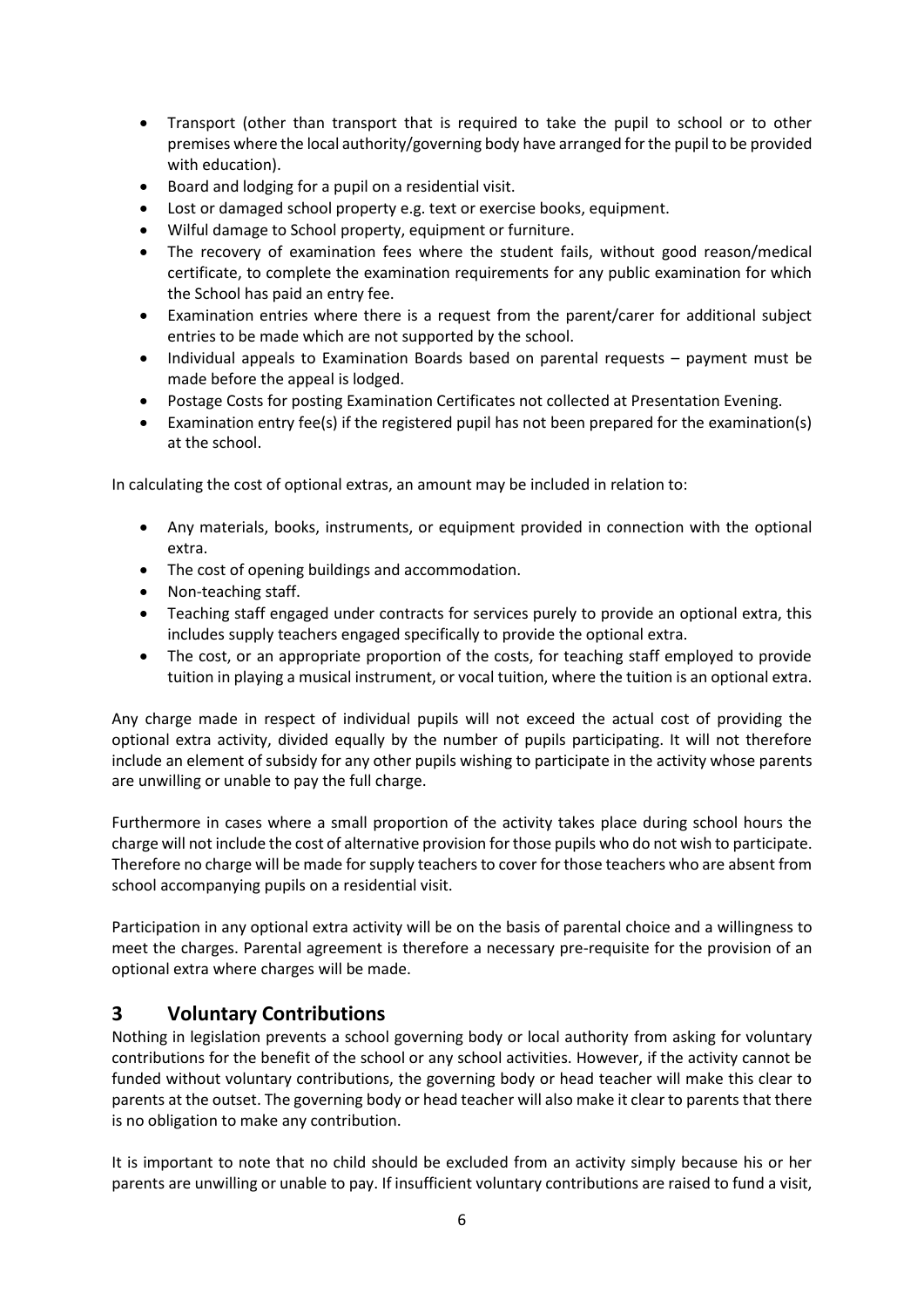or it cannot be funded from some other source then it must be cancelled. This must be made clear to parents. If a parent is unwilling or unable to pay, their child must still be given an equal chance to go on the visit. It will be made clear to parents at the outset what the policy for allocating places on school visits will be.

When making requests for voluntary contributions, parents must not be made to feel pressurised into paying as it is voluntary and not compulsory.

# **4 Music Tuition**

Although the law states that, in general, all education provided during school hours must be free, instrumental and vocal music tuition is an exception to that rule.

The Charges for Music Tuition (England) Regulations 2007 set out the circumstances in which charges can be made for tuition in playing a musical instrument, including vocal tuition. They allow charging for tuition in larger groups than was previously the case.

Charges may now be made for vocal or instrumental tuition provided either individually, or to groups of any size, provided that the tuition is at the request of the pupil's parent. Charges may not exceed the cost of the provision, including the cost of the staff who provide the tuition.

The regulations make clear that charging may not be made if the teaching is an essential part of the national curriculum. They also make clear that no charge may be made in respect of a pupil who is looked after by a local authority (within the meaning of section 22(l) of the Children Act 1989).

### **5 Transport**

We will **not** charge for:

- Transporting registered pupils to or from the school premises, where the local education authority has a statutory obligation to provide transport.
- Transporting registered pupils to other premises where the governing body or local authority has arranged for pupils to be educated.
- Transport that enables a pupil to meet an examination requirement when he has been prepared for that examination at the school.
- Transport provided in connection with an educational visit.

#### **6 Residential Visits**

Schools **cannot** charge for:

- Education provided on any visit that takes place during school hours.
- Education provided on any visit that takes place outside school hours if it is part of the National Curriculum, or part of a syllabus for a prescribed public examination that the pupil is being prepared for at the school, or part of religious education.
- Supply teachers to cover for those teachers who are absent from school accompanying pupils on a residential visit.

Schools **can** charge for:

Board and lodging and the charge must not exceed the actual cost.

When a school informs parents about a forthcoming visit, they should make it clear that parents who can prove they are in receipt of the following benefits will be exempt from paying the cost of board and lodging:

Universal Credit in prescribed circumstances.